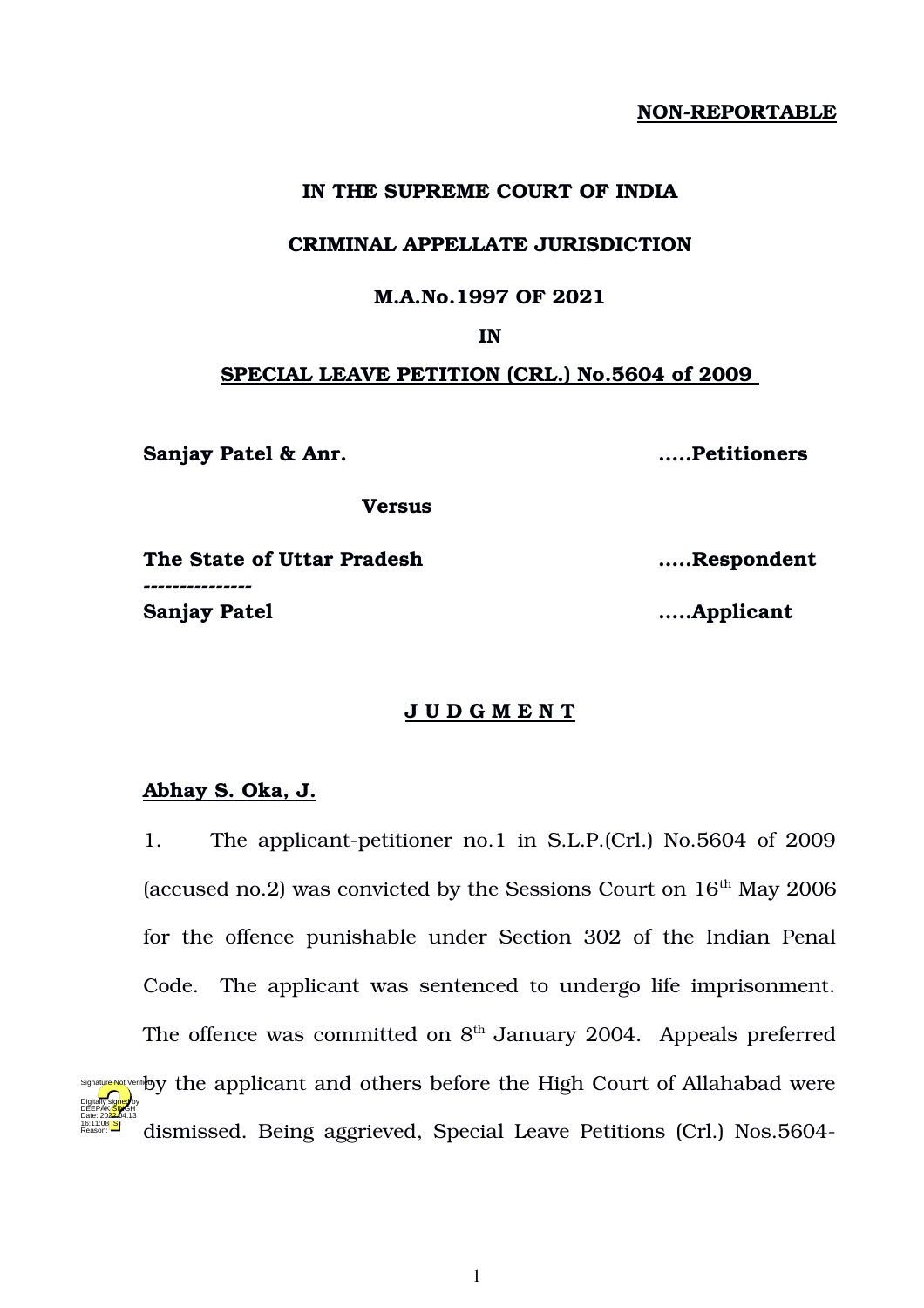5605 of 2009 were filed by the applicant and others. By the order dated 13th August 2009, Special Leave Petition, as far as the present applicant is concerned, was dismissed by this Court.

The present Miscellaneous Application has been filed by the applicant-petitioner no.1 contending that the date of his birth is  $16<sup>th</sup>$ May 1986 and, therefore, on the date of commission of the offence, he was a juvenile. By relying upon various documents such as High School results declared by the Board of High School and Intermediate Education, Uttar Pradesh, the applicant has claimed that he was a juvenile on the date of the incident.

By order dated  $31<sup>st</sup>$  January 2022, this Court directed the Juvenile Justice Board, District Maharajganj to hold an inquiry into the claim of the applicant that he was a juvenile on the date of commission of the offence. In terms of the said order, after holding an inquiry, the Juvenile Justice Board has passed an order dated  $4<sup>th</sup>$ March 2022 holding that the correct date of birth of the applicant is  $16<sup>th</sup>$  May 1986. Therefore, on the date of commission of the offence, his age was 17 years 07 months and 23 days. Oral and documentary evidence was adduced before the Juvenile Justice Board during the course of the inquiry. After considering the documentary evidence on record, the aforesaid finding has been recorded by the Juvenile

2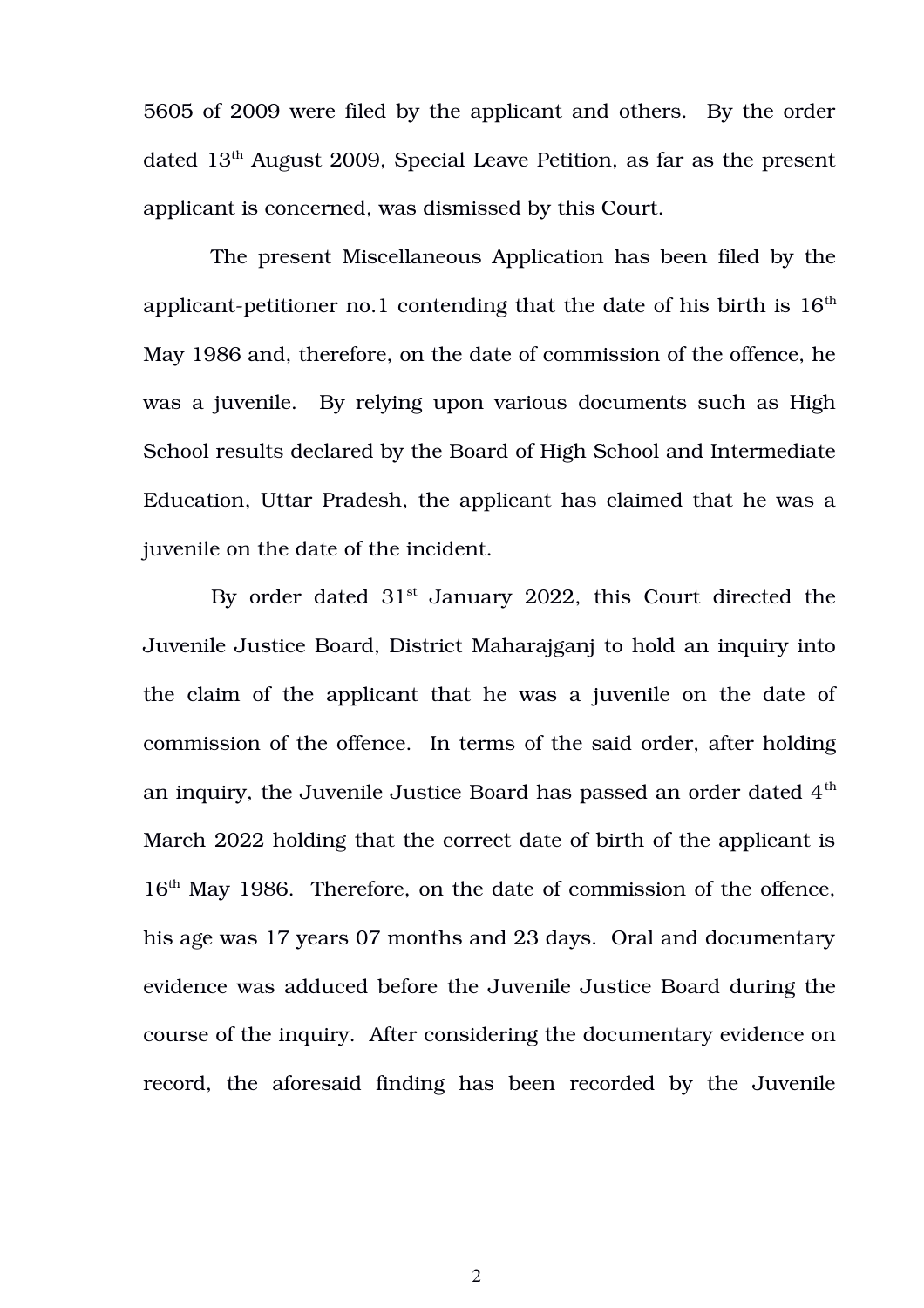Justice Board. This Order has not been challenged by the State and is allowed to become final.

When the offence was committed, the provisions of the Juvenile Justice (Care and Protection) Act, 2000 ('the 2000 Act') were in force. As per the 2000 Act, only the Juvenile Justice Board constituted under Section 4 thereof had jurisdiction to try a juvenile in conflict with the law. Under Section 7A of the 2000 Act, an accused was entitled to raise a claim of juvenility before any Court, even after the final disposal of the case. Such a claim was required to be determined in accordance with the provisions of the 2000 Act. Subsection (2) of Section 7A provided that if after holding an inquiry, the Court found the accused to be juvenile on the date of commission of the offence, the Court was under a mandate to forward the juvenile to the Juvenile Justice Board for passing appropriate orders. Subsection (2) of Section 7A further provided that in such a case, the sentence passed by Criminal Court shall be deemed to have no effect in such a case.

In view of the categorical finding recorded in this case by the competent Juvenile Justice Board, which is based on documentary evidence, in view of sub-section (2) of Section 7A, the applicant is required to be forwarded to the Juvenile Justice Board. Under Section 15 of the 2000 Act, the most stringent action which could have been

3